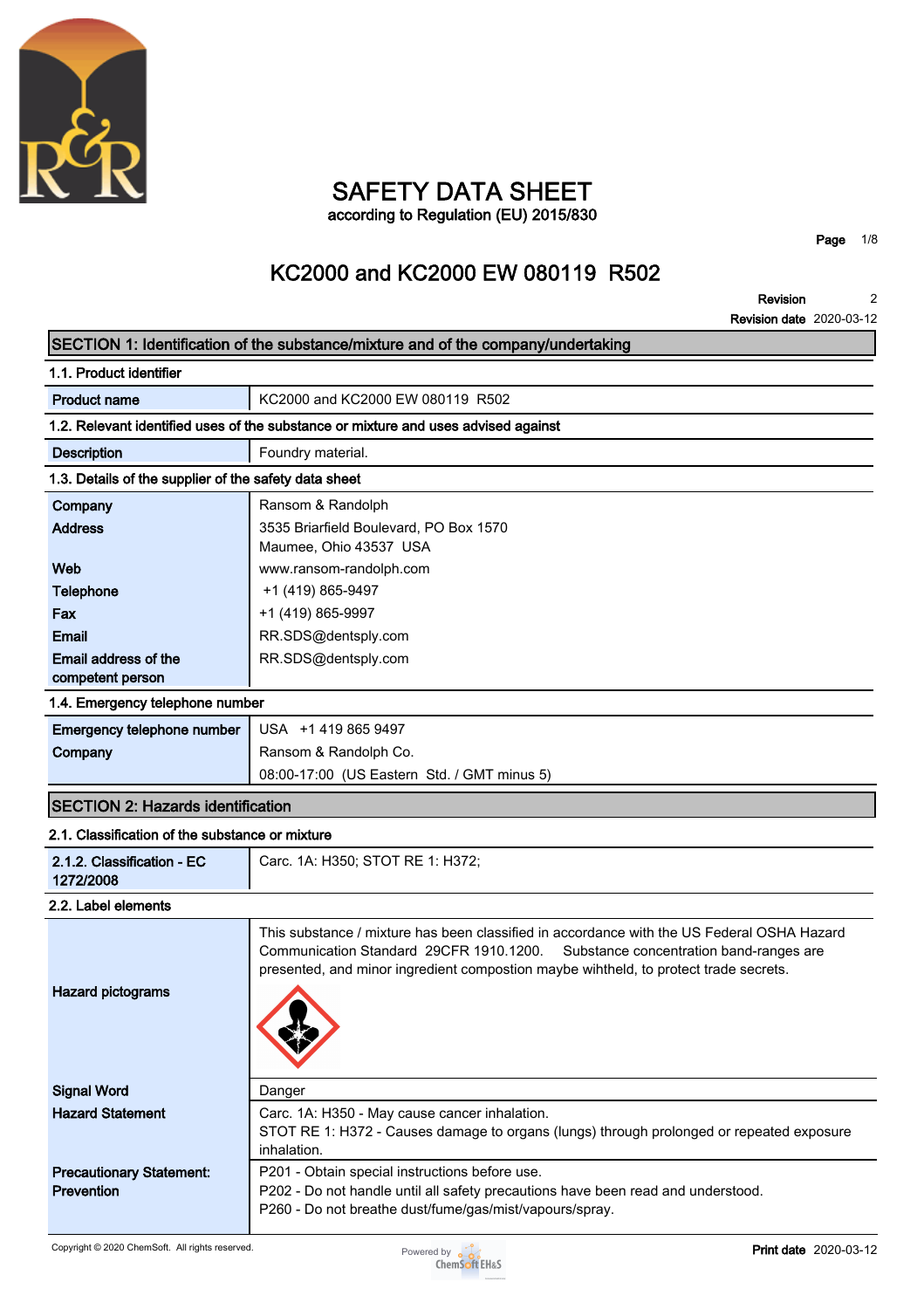**Revision 2**

**Revision date 2020-03-12**

| 2.2. Label elements                                |                                                                                                                                                                                                                                                                           |  |  |
|----------------------------------------------------|---------------------------------------------------------------------------------------------------------------------------------------------------------------------------------------------------------------------------------------------------------------------------|--|--|
|                                                    | P264 - Wash (hands) thoroughly after handling.<br>P270 - Do no eat, drink or smoke when using this product.<br>P280 - Wear protective gloves/protective clothing/eye protection/face protection.<br>P285 - In case of inadequate ventilation wear respiratory protection. |  |  |
| <b>Precautionary Statement:</b><br>Response        | P308+P313 - IF exposed or concerned: Get medical advice/attention.<br>P314 - Get medical advice/attention if you feel unwell.                                                                                                                                             |  |  |
| <b>Precautionary Statement:</b><br><b>Storage</b>  | P405 - Store locked up.                                                                                                                                                                                                                                                   |  |  |
| <b>Precautionary Statement:</b><br><b>Disposal</b> | Local and national regulations<br>P501 - Dispose of contents/container to                                                                                                                                                                                                 |  |  |
| 2.3. Other hazards                                 |                                                                                                                                                                                                                                                                           |  |  |
| Other hazards                                      | Product contains respirable crystalline silica (RCS).                                                                                                                                                                                                                     |  |  |
| <b>Further information</b>                         |                                                                                                                                                                                                                                                                           |  |  |
|                                                    | Not applicable. PBT and vPvB assessment.                                                                                                                                                                                                                                  |  |  |

#### **SECTION 3: Composition/information on ingredients**

#### **3.2. Mixtures**

#### **EC 1272/2008**

| <b>Chemical Name</b>                | Index No. | CAS No.    | EC No.    | <b>REACH Registration</b><br><b>Number</b> | Conc.<br>$(\%w/w)$ | Classification                               |
|-------------------------------------|-----------|------------|-----------|--------------------------------------------|--------------------|----------------------------------------------|
| quartz $> 10$ % USA                 |           | 14808-60-7 | 238-878-4 |                                            |                    | 30 - 40% Carc. 1A: H350; STOT RE 1:<br>H372: |
| silica - cristobalite USA           |           | 14464-46-1 | 238-455-4 |                                            |                    | 30 - 40% Carc. 1A: H350; STOT RE 1:<br>H372: |
| calcium sulfate. (Plaster of Paris) |           | 26499-65-0 |           |                                            | 20 - 30%           |                                              |

#### **Further information**

**Full text for all Risk Phrases mentioned in this section are displayed in Section 16.**

#### **SECTION 4: First aid measures**

#### **4.1. Description of first aid measures**

| Inhalation                                                                      | Move the exposed person to fresh air.                                           |  |  |  |
|---------------------------------------------------------------------------------|---------------------------------------------------------------------------------|--|--|--|
| Eye contact                                                                     | Rinse immediately with plenty of water for 15 minutes holding the eyelids open. |  |  |  |
| <b>Skin contact</b>                                                             | Wash with soap and water.                                                       |  |  |  |
| Ingestion                                                                       | Drink 1 to 2 glasses of water. DO NOT INDUCE VOMITING.                          |  |  |  |
| 4.2. Most important symptoms and effects, both acute and delayed                |                                                                                 |  |  |  |
| Inhalation                                                                      | May cause irritation to respiratory system.                                     |  |  |  |
| Eye contact                                                                     | May cause irritation to eyes.                                                   |  |  |  |
| <b>Skin contact</b>                                                             | May cause irritation to skin.                                                   |  |  |  |
| Ingestion                                                                       | May cause irritation to mucous membranes.                                       |  |  |  |
| 4.3. Indication of any immediate medical attention and special treatment needed |                                                                                 |  |  |  |
| Inhalation                                                                      | Seek medical attention if irritation or symptoms persist.                       |  |  |  |
| Eye contact                                                                     | Seek medical attention if irritation or symptoms persist.                       |  |  |  |
| <b>Skin contact</b>                                                             | Seek medical attention if irritation or symptoms persist.                       |  |  |  |
| Ingestion                                                                       | Seek medical attention if irritation or symptoms persist.                       |  |  |  |
| <b>SECTION 5: Firefighting measures</b>                                         |                                                                                 |  |  |  |

#### **5.1. Extinguishing media**

**Use extinguishing media appropriate to the surrounding fire conditions.**

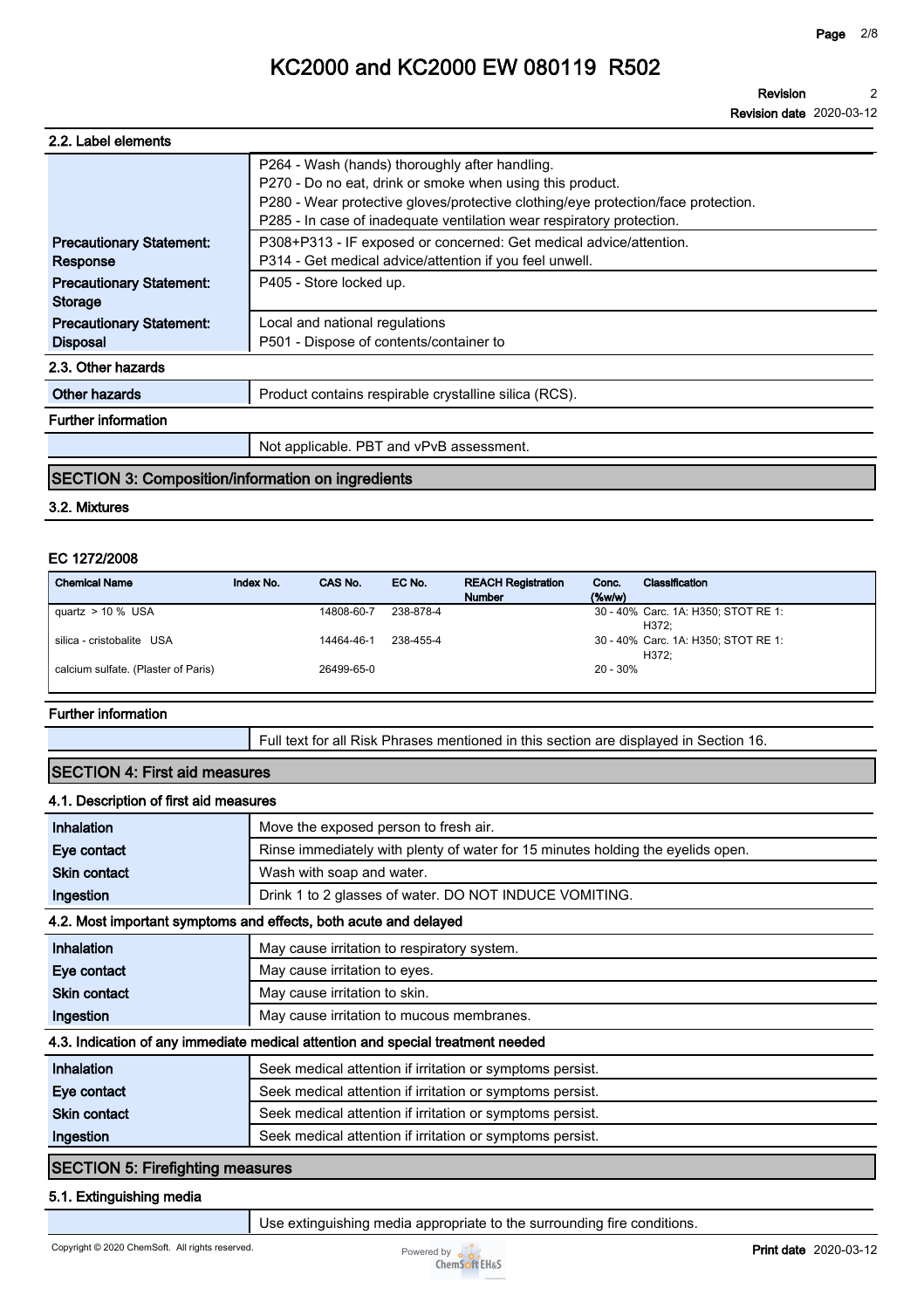**Revision date 2020-03-12**

| 5.2. Special hazards arising from the substance or mixture        |                                                                                                                                                                                             |  |  |
|-------------------------------------------------------------------|---------------------------------------------------------------------------------------------------------------------------------------------------------------------------------------------|--|--|
|                                                                   | Burning produces irritating, toxic and obnoxious fumes.                                                                                                                                     |  |  |
| 5.3. Advice for firefighters                                      |                                                                                                                                                                                             |  |  |
|                                                                   | Self-contained breathing apparatus. Wear suitable protective clothing.                                                                                                                      |  |  |
| <b>SECTION 6: Accidental release measures</b>                     |                                                                                                                                                                                             |  |  |
|                                                                   | 6.1. Personal precautions, protective equipment and emergency procedures                                                                                                                    |  |  |
|                                                                   | Avoid raising dust.                                                                                                                                                                         |  |  |
| 6.2. Environmental precautions                                    |                                                                                                                                                                                             |  |  |
|                                                                   | Use appropriate container to avoid environmental contamination.                                                                                                                             |  |  |
| 6.3. Methods and material for containment and cleaning up         |                                                                                                                                                                                             |  |  |
|                                                                   | Avoid raising dust. Clean the area using a vacuum cleaner. Transfer to suitable, labelled<br>containers for disposal.                                                                       |  |  |
| 6.4. Reference to other sections                                  |                                                                                                                                                                                             |  |  |
|                                                                   | See section [2, 8 & 13] for further information.                                                                                                                                            |  |  |
| <b>SECTION 7: Handling and storage</b>                            |                                                                                                                                                                                             |  |  |
| 7.1. Precautions for safe handling                                |                                                                                                                                                                                             |  |  |
|                                                                   | Avoid formation of dust. Ensure adequate ventilation of the working area. <. OEL: Occupational<br>exposure limit. In case of insufficient ventilation, wear suitable respiratory equipment. |  |  |
|                                                                   | Do not eat, drink or smoke in areas where this product is used or stored. Wash hands after<br>handling the product.                                                                         |  |  |
| 7.2. Conditions for safe storage, including any incompatibilities |                                                                                                                                                                                             |  |  |
|                                                                   | Keep containers tightly closed.                                                                                                                                                             |  |  |
| 7.3. Specific end use(s)                                          |                                                                                                                                                                                             |  |  |
|                                                                   | Foundry material.                                                                                                                                                                           |  |  |
| <b>SECTION 8: Exposure controls/personal protection</b>           |                                                                                                                                                                                             |  |  |
| 8.1. Control parameters                                           |                                                                                                                                                                                             |  |  |
|                                                                   |                                                                                                                                                                                             |  |  |
|                                                                   | all respirable crystaline silica - sum of all types - quartz + cristoablite TWA PEL OSHA (respirable<br>fraction) 0.050 mg/m3                                                               |  |  |

**Action Level OSHA (respirable fraction) 0.025 mg/m3.**

### **8.1.1. Exposure Limit Values**

| calcium sulfate. (Plaster of | WEL 8-hr limit ppm: -         | WEL 8-hr limit mg/m3: -        |  |
|------------------------------|-------------------------------|--------------------------------|--|
| Paris)                       |                               |                                |  |
|                              | WEL 15 min limit ppm: -       | WEL 15 min limit mg/m3: -      |  |
|                              | WEL 8-hr limit mg/m3 total 10 | WEL 15 min limit mg/m3 total - |  |
|                              | inhalable dust:               | inhalable dust:                |  |
|                              | WEL 8-hr limit mg/m3 total 4  | WEL 15 min limit mg/m3 total - |  |
|                              | respirable dust:              | respirable dust:               |  |

### **8.2. Exposure controls**



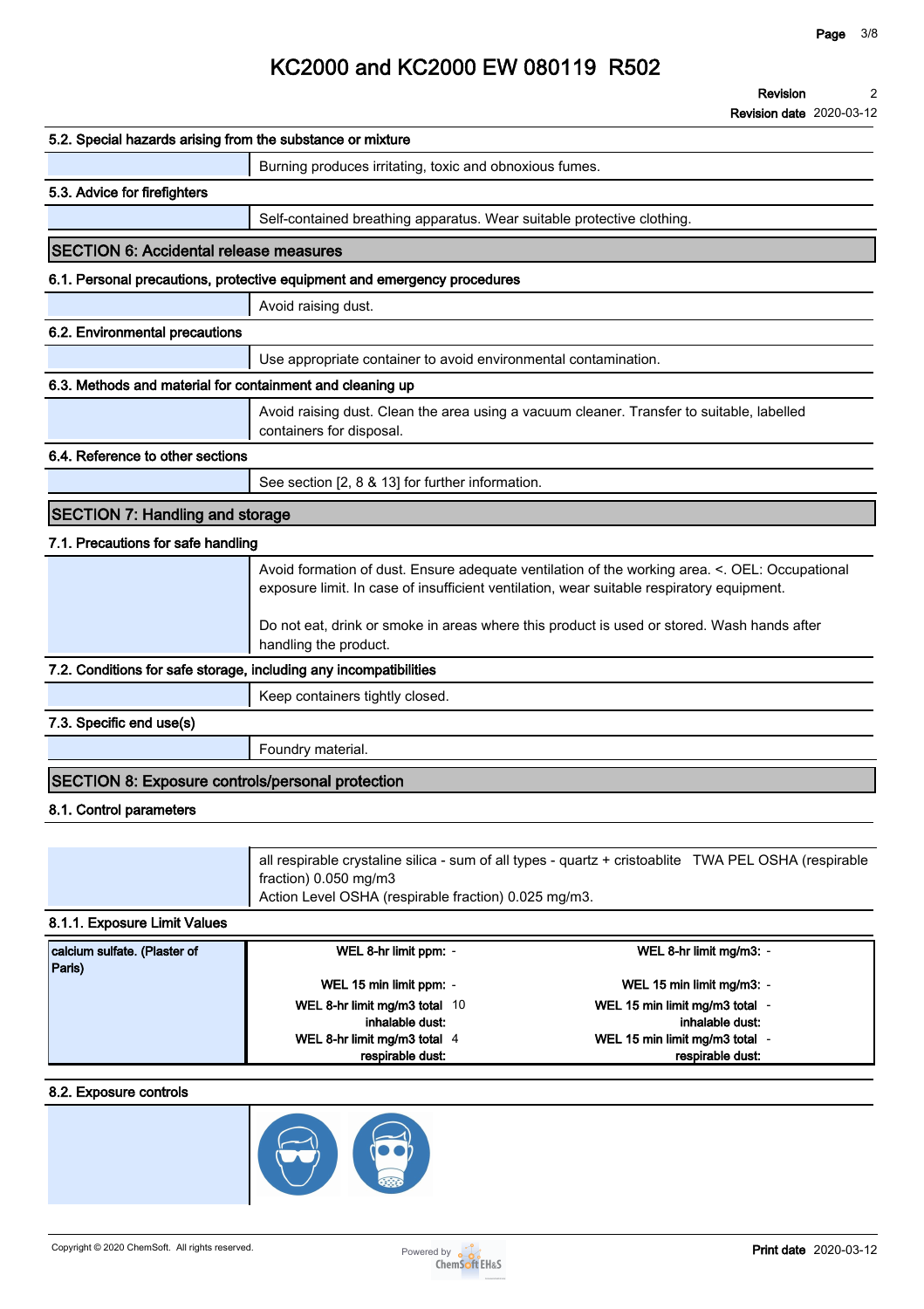**Revision date 2020-03-12**

| 8.2. Exposure controls                     |                                                                                                                                                               |
|--------------------------------------------|---------------------------------------------------------------------------------------------------------------------------------------------------------------|
| 8.2.1. Appropriate engineering<br>controls | Ensure adequate ventilation of the working area. <. OEL: Occupational exposure limit.                                                                         |
| 8.2.2. Individual protection<br>measures   | Wear:. Protective clothing. applicable international Standards are. EN13982, ANSI 103 or =.                                                                   |
| Eye / face protection                      | Avoid contact with eyes. Wear:. Approved safety goggles. safety glasses with side-shields.<br>applicable international Standards are. EN166, ANSI Z87.1 or =. |
| Skin protection -<br>Handprotection        | Avoid contact with skin. Wear suitable gloves. applicable international Standards are. EN374,<br>ASTM F1001 or $=$ .                                          |
| <b>Respiratory protection</b>              | Exposure above the recommended occupational exposure limit (OEL) may cause adverse health<br>effects.                                                         |
|                                            | After seletion by a Qualifed person. Wear:. Suitable respiratory equipment. applicable international<br>Standards are. EN140, EN143, ASTM F2704-10 or =.      |
| 8.2.3. Environmental exposure<br>controls  | Use appropriate container to avoid environmental contamination.                                                                                               |

### **SECTION 9: Physical and chemical properties**

### **9.1. Information on basic physical and chemical properties**

| Appearance Powder                             |                                       |
|-----------------------------------------------|---------------------------------------|
|                                               | Colour White                          |
| Odour threshold   Not applicable.             |                                       |
|                                               | Melting point   Not applicable.       |
| Evaporation rate   Not applicable.            |                                       |
| Relative density $2.2 - 2.7$                  |                                       |
|                                               | $pH$ 6 - 8                            |
|                                               | Freezing Point   Not applicable.      |
| Initial boiling point   Not applicable.       |                                       |
|                                               | Flash point No data available         |
| Flammability (solid, gas) Not applicable.     |                                       |
|                                               | Vapour pressure   No data available   |
|                                               | Vapour density Not applicable.        |
|                                               | <b>Fat Solubility</b> Not applicable. |
| Partition coefficient Not applicable.         |                                       |
| Autoignition temperature   Not applicable.    |                                       |
|                                               | Viscosity   No data available         |
| <b>Explosive properties</b> No data available |                                       |
| <b>Oxidising properties</b> Not applicable.   |                                       |
| <b>Solubility</b>                             | Slightly soluble in water             |

### **9.2. Other information**

|                                 | <b>Conductivity</b> Not applicable. |  |
|---------------------------------|-------------------------------------|--|
| Surface tension Not applicable. |                                     |  |
|                                 | Gas group Not applicable.           |  |
|                                 |                                     |  |

### **SECTION 10: Stability and reactivity**

#### **10.1. Reactivity**

**Not applicable.**

### **10.2. Chemical stability**

**Stable under normal conditions.**

### **10.3. Possibility of hazardous reactions**

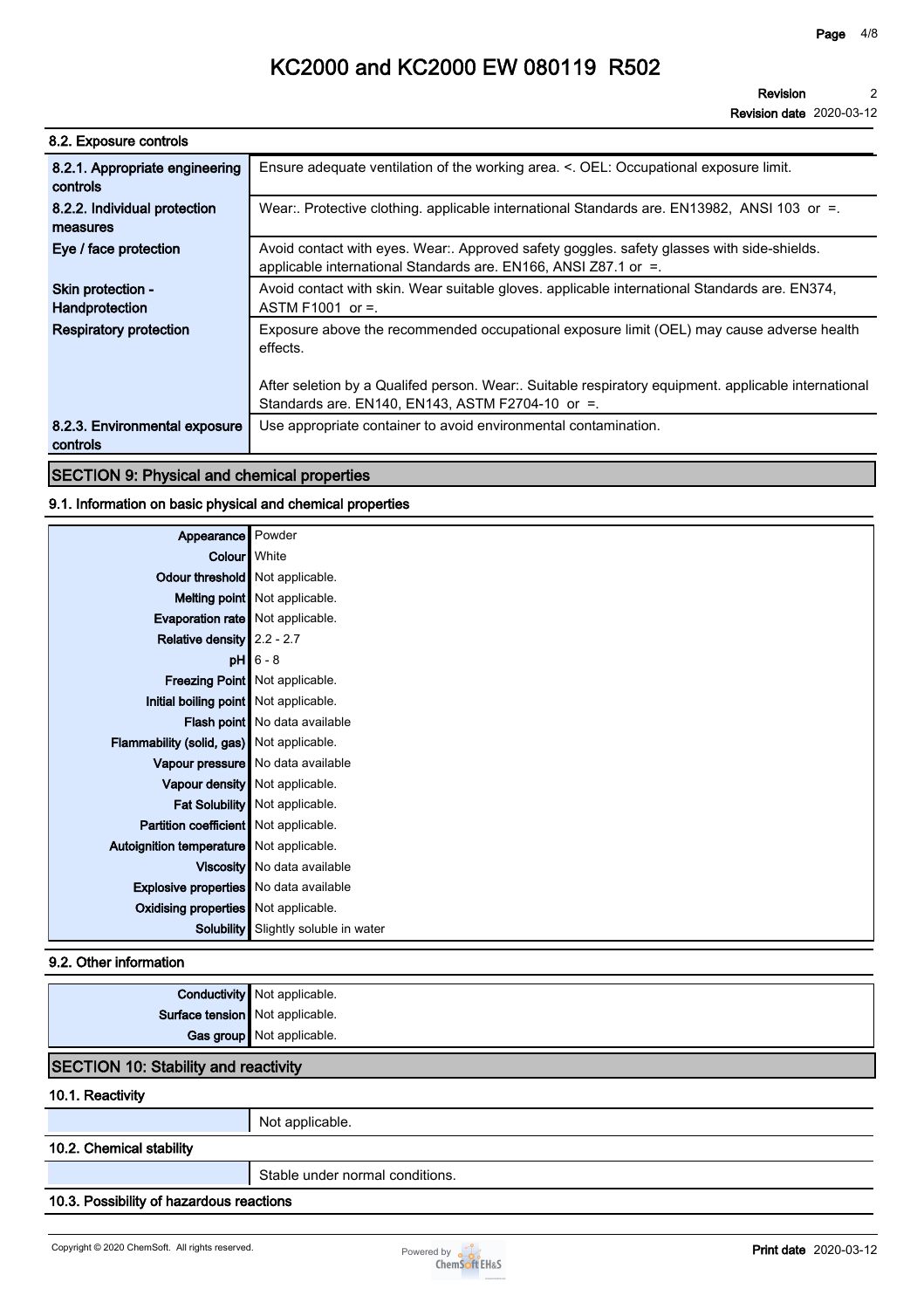| No Significant Hazard.<br>10.4. Conditions to avoid<br>Moisture.                                                                                                                                                                                                                                                                                                                                                                                                                                                                                                                                                                                                                                                                                                                                                                                                                                                                                                                                                                                                                                                                                                                                                                                                                                                                                                                                                                                                                                                                                                                                                                                                                                                                      |  |
|---------------------------------------------------------------------------------------------------------------------------------------------------------------------------------------------------------------------------------------------------------------------------------------------------------------------------------------------------------------------------------------------------------------------------------------------------------------------------------------------------------------------------------------------------------------------------------------------------------------------------------------------------------------------------------------------------------------------------------------------------------------------------------------------------------------------------------------------------------------------------------------------------------------------------------------------------------------------------------------------------------------------------------------------------------------------------------------------------------------------------------------------------------------------------------------------------------------------------------------------------------------------------------------------------------------------------------------------------------------------------------------------------------------------------------------------------------------------------------------------------------------------------------------------------------------------------------------------------------------------------------------------------------------------------------------------------------------------------------------|--|
|                                                                                                                                                                                                                                                                                                                                                                                                                                                                                                                                                                                                                                                                                                                                                                                                                                                                                                                                                                                                                                                                                                                                                                                                                                                                                                                                                                                                                                                                                                                                                                                                                                                                                                                                       |  |
|                                                                                                                                                                                                                                                                                                                                                                                                                                                                                                                                                                                                                                                                                                                                                                                                                                                                                                                                                                                                                                                                                                                                                                                                                                                                                                                                                                                                                                                                                                                                                                                                                                                                                                                                       |  |
|                                                                                                                                                                                                                                                                                                                                                                                                                                                                                                                                                                                                                                                                                                                                                                                                                                                                                                                                                                                                                                                                                                                                                                                                                                                                                                                                                                                                                                                                                                                                                                                                                                                                                                                                       |  |
| 10.5. Incompatible materials                                                                                                                                                                                                                                                                                                                                                                                                                                                                                                                                                                                                                                                                                                                                                                                                                                                                                                                                                                                                                                                                                                                                                                                                                                                                                                                                                                                                                                                                                                                                                                                                                                                                                                          |  |
| No Significant Hazard.                                                                                                                                                                                                                                                                                                                                                                                                                                                                                                                                                                                                                                                                                                                                                                                                                                                                                                                                                                                                                                                                                                                                                                                                                                                                                                                                                                                                                                                                                                                                                                                                                                                                                                                |  |
| 10.6. Hazardous decomposition products                                                                                                                                                                                                                                                                                                                                                                                                                                                                                                                                                                                                                                                                                                                                                                                                                                                                                                                                                                                                                                                                                                                                                                                                                                                                                                                                                                                                                                                                                                                                                                                                                                                                                                |  |
| Hazardous Decomposition Products (silica):<br>Crystalline silica will dissolve in hydrofluoric acid                                                                                                                                                                                                                                                                                                                                                                                                                                                                                                                                                                                                                                                                                                                                                                                                                                                                                                                                                                                                                                                                                                                                                                                                                                                                                                                                                                                                                                                                                                                                                                                                                                   |  |
| and produce silicone tetrafluoride. Reaction with water or acids generates heat.                                                                                                                                                                                                                                                                                                                                                                                                                                                                                                                                                                                                                                                                                                                                                                                                                                                                                                                                                                                                                                                                                                                                                                                                                                                                                                                                                                                                                                                                                                                                                                                                                                                      |  |
| <b>SECTION 11: Toxicological information</b>                                                                                                                                                                                                                                                                                                                                                                                                                                                                                                                                                                                                                                                                                                                                                                                                                                                                                                                                                                                                                                                                                                                                                                                                                                                                                                                                                                                                                                                                                                                                                                                                                                                                                          |  |
| 11.1. Information on toxicological effects                                                                                                                                                                                                                                                                                                                                                                                                                                                                                                                                                                                                                                                                                                                                                                                                                                                                                                                                                                                                                                                                                                                                                                                                                                                                                                                                                                                                                                                                                                                                                                                                                                                                                            |  |
| <b>Acute toxicity</b><br>Based on available data, the classification criteria are not met.                                                                                                                                                                                                                                                                                                                                                                                                                                                                                                                                                                                                                                                                                                                                                                                                                                                                                                                                                                                                                                                                                                                                                                                                                                                                                                                                                                                                                                                                                                                                                                                                                                            |  |
| Skin corrosion/irritation<br>Prolonged or repeated exposure may cause irritation to skin and mucous membranes.                                                                                                                                                                                                                                                                                                                                                                                                                                                                                                                                                                                                                                                                                                                                                                                                                                                                                                                                                                                                                                                                                                                                                                                                                                                                                                                                                                                                                                                                                                                                                                                                                        |  |
| Serious eye damage/irritation<br>No irritation expected.                                                                                                                                                                                                                                                                                                                                                                                                                                                                                                                                                                                                                                                                                                                                                                                                                                                                                                                                                                                                                                                                                                                                                                                                                                                                                                                                                                                                                                                                                                                                                                                                                                                                              |  |
| Respiratory or skin<br>No sensitizaton effects reported.<br>sensitisation                                                                                                                                                                                                                                                                                                                                                                                                                                                                                                                                                                                                                                                                                                                                                                                                                                                                                                                                                                                                                                                                                                                                                                                                                                                                                                                                                                                                                                                                                                                                                                                                                                                             |  |
| Germ cell mutagenicity<br>No mutagenic effects reported.                                                                                                                                                                                                                                                                                                                                                                                                                                                                                                                                                                                                                                                                                                                                                                                                                                                                                                                                                                                                                                                                                                                                                                                                                                                                                                                                                                                                                                                                                                                                                                                                                                                                              |  |
| Carcinogenicity<br>Known Human Carcinogens (Category 1).                                                                                                                                                                                                                                                                                                                                                                                                                                                                                                                                                                                                                                                                                                                                                                                                                                                                                                                                                                                                                                                                                                                                                                                                                                                                                                                                                                                                                                                                                                                                                                                                                                                                              |  |
| No observed effect level. No observed effect concentration.<br>Reproductive toxicity                                                                                                                                                                                                                                                                                                                                                                                                                                                                                                                                                                                                                                                                                                                                                                                                                                                                                                                                                                                                                                                                                                                                                                                                                                                                                                                                                                                                                                                                                                                                                                                                                                                  |  |
| STOT-single exposure<br>No known adverse health effects.                                                                                                                                                                                                                                                                                                                                                                                                                                                                                                                                                                                                                                                                                                                                                                                                                                                                                                                                                                                                                                                                                                                                                                                                                                                                                                                                                                                                                                                                                                                                                                                                                                                                              |  |
| STOT-repeated exposure<br>Chronic effects<br>Prolonged inhalation of respirable crystalline silica<br>In 1997, the International Agency for Research on Cancer (IARC) concluded that crystalline silica<br>inhaled from occupational sources can cause lung cancer in humans. However it pointed out that<br>not all industrial circumstances, nor all crystalline silica types, were to be incriminated. (IARC<br>Monographs on the evaluation of the carcinogenic risks of chemicals to humans, Silica, silicates<br>dust and organic fibers, 1997, Vol. 68, IARC, Lyon, France). In June 2003, the European<br>Commission's Scientific Committee for Occupational Exposure Limits (SCOEL) concluded:<br>"that the main effect in humans of the inhalation of respirable crystalline silica is silicosis. There is<br>sufficient information to conclude that the relative lung cancer risk is increased in persons with<br>silicosis (and apparently, not in employees without silicosis exposed to silica dust in quarries and<br>in the ceramic industry). Therefore, preventing the onset of silicosis will also reduce the cancer<br>risk. Since a clear threshold for silicosis development cannot be identified, any reduction of<br>exposure will reduce the risk of silicosis."<br>(SCOEL SUM Doc 94-final on respirable crystalline silica, June 2003)<br>There is a body of evidence supporting the fact that increased cancer risk would be limited to<br>people already suffering from silicosis. Worker protection against silicosis should be assured by<br>respecting the existing regulatory occupational exposure limits and implementing additional risk<br>management measures where required (see Section 16). |  |
| No Significant Hazard.<br><b>Aspiration hazard</b>                                                                                                                                                                                                                                                                                                                                                                                                                                                                                                                                                                                                                                                                                                                                                                                                                                                                                                                                                                                                                                                                                                                                                                                                                                                                                                                                                                                                                                                                                                                                                                                                                                                                                    |  |
| Repeated or prolonged<br>Inhalation may cause coughing, tightness of the chest and irritation of the respiratory system.<br>exposure                                                                                                                                                                                                                                                                                                                                                                                                                                                                                                                                                                                                                                                                                                                                                                                                                                                                                                                                                                                                                                                                                                                                                                                                                                                                                                                                                                                                                                                                                                                                                                                                  |  |
| 11.1.4. Toxicological Information                                                                                                                                                                                                                                                                                                                                                                                                                                                                                                                                                                                                                                                                                                                                                                                                                                                                                                                                                                                                                                                                                                                                                                                                                                                                                                                                                                                                                                                                                                                                                                                                                                                                                                     |  |
| KC2000 and KC2000 EW<br>Oral Mouse LD50: 5000 mg/kg<br>080119 R502                                                                                                                                                                                                                                                                                                                                                                                                                                                                                                                                                                                                                                                                                                                                                                                                                                                                                                                                                                                                                                                                                                                                                                                                                                                                                                                                                                                                                                                                                                                                                                                                                                                                    |  |

### **SECTION 12: Ecological information**

**12.1. Toxicity**

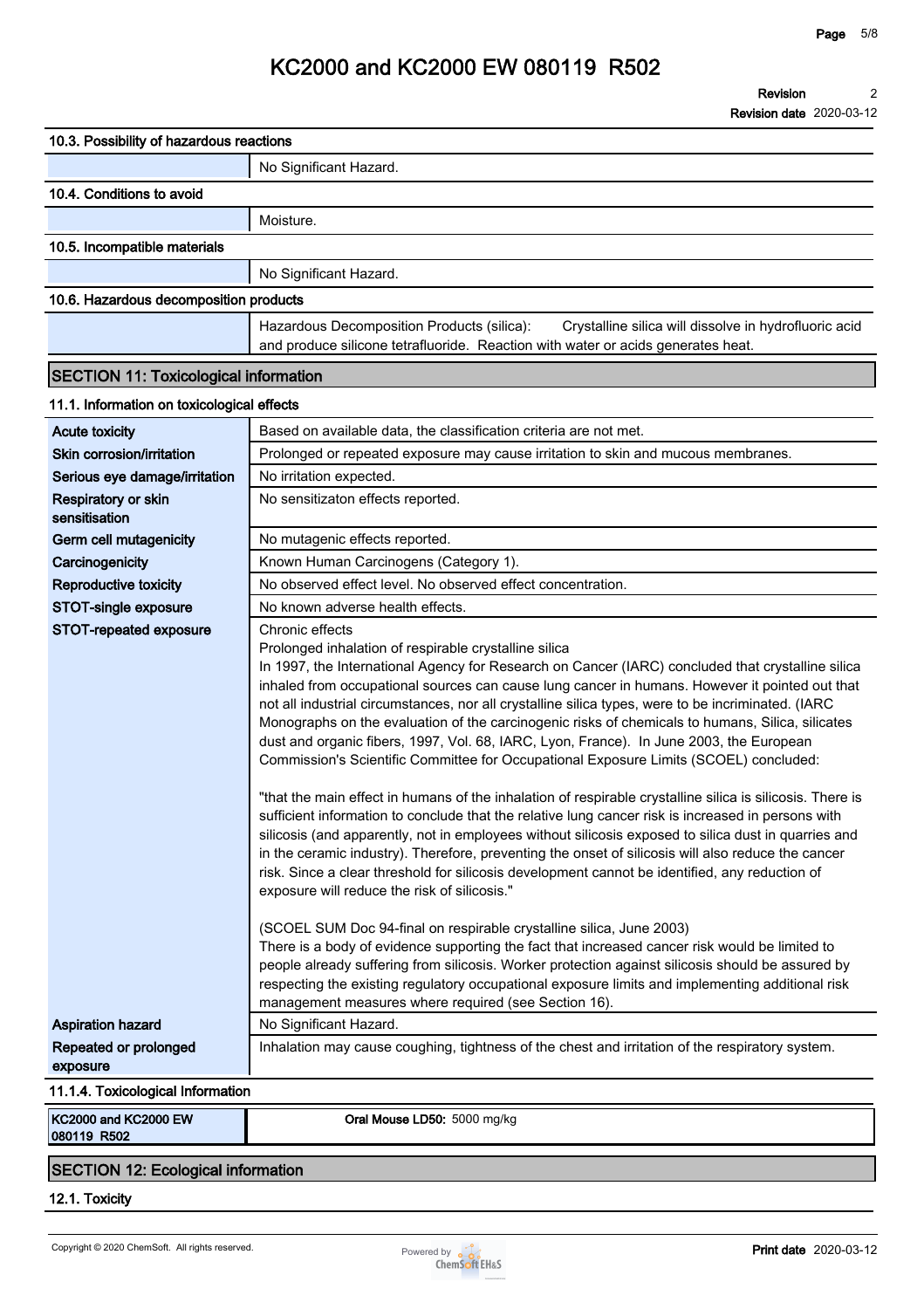**Revision date 2020-03-12**

## **KC2000 and KC2000 EW 080119 R502**

**Revision 2**

| 12.1. Toxicity                             |                                                                                |
|--------------------------------------------|--------------------------------------------------------------------------------|
| KC2000 and KC2000 EW<br>080119 R502        | Fish LC50/96h: 10000.0000 mg/l                                                 |
| 12.2. Persistence and degradability        |                                                                                |
|                                            | No data is available on this product.                                          |
| 12.3. Bioaccumulative potential            |                                                                                |
|                                            |                                                                                |
|                                            | Does not bioaccumulate.                                                        |
| <b>Partition coefficient</b>               |                                                                                |
|                                            | KC2000 and KC2000 EW 080119 Not applicable.<br>R <sub>502</sub>                |
| 12.4. Mobility in soil                     |                                                                                |
|                                            | Not determined.                                                                |
| 12.5. Results of PBT and vPvB assessment   |                                                                                |
|                                            | Not determined.                                                                |
| 12.6. Other adverse effects                |                                                                                |
|                                            | Not applicable.                                                                |
| <b>SECTION 13: Disposal considerations</b> |                                                                                |
| 13.1. Waste treatment methods              |                                                                                |
|                                            | Dispose of in compliance with all. local and national regulations.             |
| <b>Disposal methods</b>                    |                                                                                |
|                                            | Contact a licensed waste disposal company.                                     |
| Disposal of packaging                      |                                                                                |
|                                            | Empty containers can be sent for disposal or recycling.                        |
| <b>SECTION 14: Transport information</b>   |                                                                                |
| 14.1. UN number                            |                                                                                |
|                                            | The product is not classified as dangerous for carriage.                       |
| 14.2. UN proper shipping name              |                                                                                |
|                                            | The product is not classified as dangerous for carriage.                       |
| 14.3. Transport hazard class(es)           |                                                                                |
|                                            | The product is not classified as dangerous for carriage.                       |
| 14.4. Packing group                        |                                                                                |
|                                            | The product is not classified as dangerous for carriage.                       |
| 14.5. Environmental hazards                |                                                                                |
|                                            | The product is not classified as dangerous for carriage.                       |
| 14.6. Special precautions for user         |                                                                                |
|                                            | The product is not classified as dangerous for carriage.                       |
|                                            | 14.7. Transport in bulk according to Annex II of MARPOL 73/78 and the IBC Code |
|                                            | The product is not classified as dangerous for carriage.                       |
| Further information                        |                                                                                |
|                                            | The product is not classified as dangerous for carriage.                       |

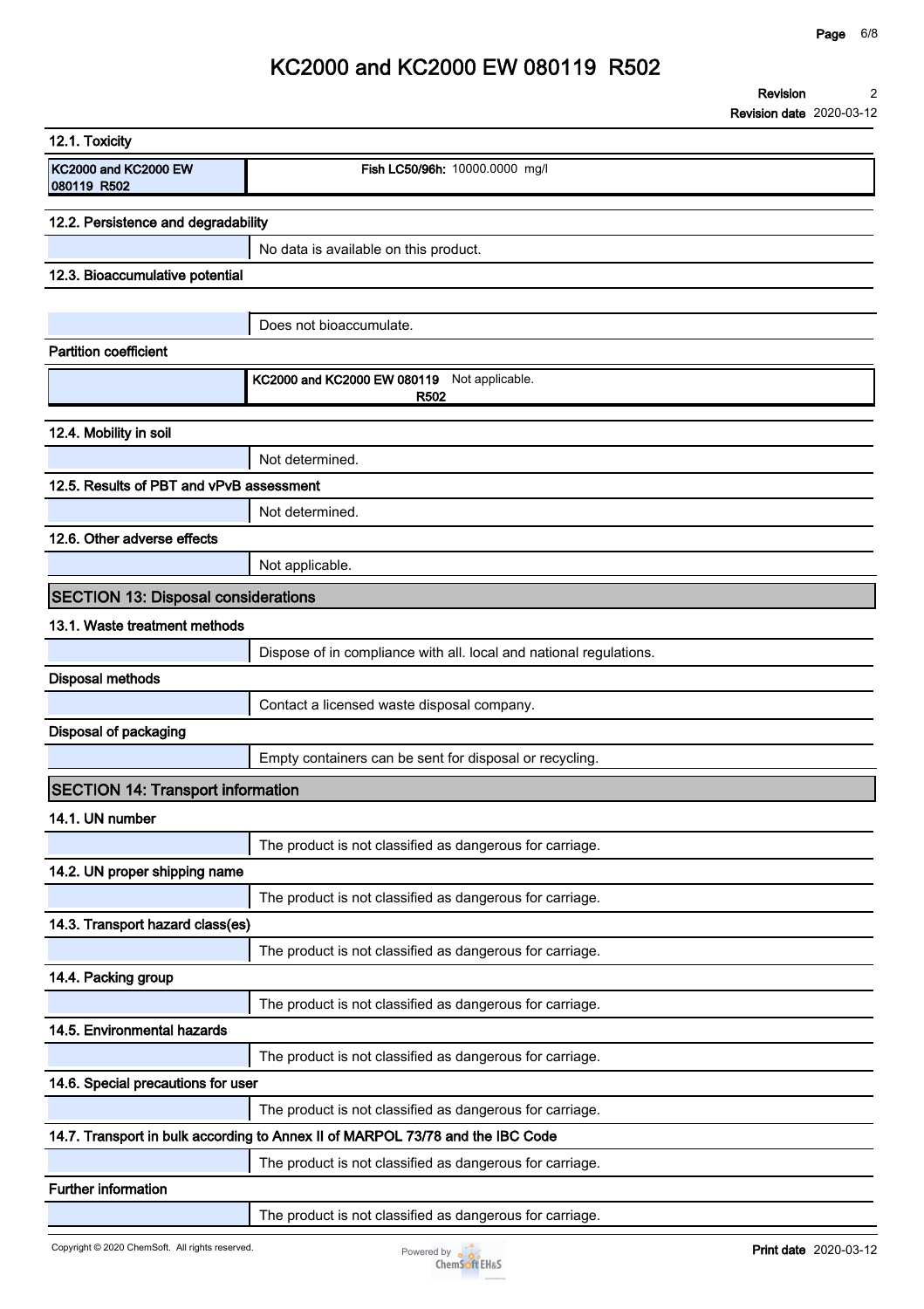**Revision date 2020-03-12**

### **SECTION 15: Regulatory information**

| <b>Regulations</b><br>U.S. FEDERAL REGULATIONS: KC2000 family of investments. CERCLA 103 Reportable<br>Quantity: is not subject to CERCLA reporting requirements. Many states have more stringent<br>release reporting requirements. Report spills required under federal, state and local regulations.<br>SARA TITLE III:<br>Hazard Category For Section 311/312: Chronic health quartz.<br>Section 313 Toxic Chemicals: This product contains the following chemicals subject to Annual<br>Release Reporting Requirements Under SARA Title III, Section 313 (40 CFR 372): None<br>Section 302 Extremely Hazardous Substances (TPQ): None<br>EPA Toxic Substances Control Act (TSCA) Status: All of the components of this product are listed<br>on the TSCA inventory.<br>INTERNATIONAL REGULATIONS:<br>Canadian Environmental Protection Act: All of the components in this product are listed on the<br>Domestic Substances List (DSL).<br>Canadian WHMIS Classification: Class D2A (Chronic toxic effects), D2A (Carcinogenicity)<br>CERCLA 103 Reportable Quantity: is not subject to CERCLA reporting requirements. Many<br>states have more stringent release reporting requirements. Report spills required under federal,<br>state and local regulations.<br>SARA TITLE III:<br>Hazard Category For Section 311/312: Chronic health quartz.<br>Section 313 Toxic Chemicals: This product contains the following chemicals subject to Annual<br>Release Reporting Requirements Under SARA Title III, Section 313 (40 CFR 372): None<br>Section 302 Extremely Hazardous Substances (TPQ): None<br>EPA Toxic Substances Control Act (TSCA) Status: All of the components of this product are listed<br>on the TSCA inventory. |  |  |
|--------------------------------------------------------------------------------------------------------------------------------------------------------------------------------------------------------------------------------------------------------------------------------------------------------------------------------------------------------------------------------------------------------------------------------------------------------------------------------------------------------------------------------------------------------------------------------------------------------------------------------------------------------------------------------------------------------------------------------------------------------------------------------------------------------------------------------------------------------------------------------------------------------------------------------------------------------------------------------------------------------------------------------------------------------------------------------------------------------------------------------------------------------------------------------------------------------------------------------------------------------------------------------------------------------------------------------------------------------------------------------------------------------------------------------------------------------------------------------------------------------------------------------------------------------------------------------------------------------------------------------------------------------------------------------------------------------------------------------------|--|--|
|                                                                                                                                                                                                                                                                                                                                                                                                                                                                                                                                                                                                                                                                                                                                                                                                                                                                                                                                                                                                                                                                                                                                                                                                                                                                                                                                                                                                                                                                                                                                                                                                                                                                                                                                      |  |  |
|                                                                                                                                                                                                                                                                                                                                                                                                                                                                                                                                                                                                                                                                                                                                                                                                                                                                                                                                                                                                                                                                                                                                                                                                                                                                                                                                                                                                                                                                                                                                                                                                                                                                                                                                      |  |  |
|                                                                                                                                                                                                                                                                                                                                                                                                                                                                                                                                                                                                                                                                                                                                                                                                                                                                                                                                                                                                                                                                                                                                                                                                                                                                                                                                                                                                                                                                                                                                                                                                                                                                                                                                      |  |  |
|                                                                                                                                                                                                                                                                                                                                                                                                                                                                                                                                                                                                                                                                                                                                                                                                                                                                                                                                                                                                                                                                                                                                                                                                                                                                                                                                                                                                                                                                                                                                                                                                                                                                                                                                      |  |  |
|                                                                                                                                                                                                                                                                                                                                                                                                                                                                                                                                                                                                                                                                                                                                                                                                                                                                                                                                                                                                                                                                                                                                                                                                                                                                                                                                                                                                                                                                                                                                                                                                                                                                                                                                      |  |  |
|                                                                                                                                                                                                                                                                                                                                                                                                                                                                                                                                                                                                                                                                                                                                                                                                                                                                                                                                                                                                                                                                                                                                                                                                                                                                                                                                                                                                                                                                                                                                                                                                                                                                                                                                      |  |  |
|                                                                                                                                                                                                                                                                                                                                                                                                                                                                                                                                                                                                                                                                                                                                                                                                                                                                                                                                                                                                                                                                                                                                                                                                                                                                                                                                                                                                                                                                                                                                                                                                                                                                                                                                      |  |  |
|                                                                                                                                                                                                                                                                                                                                                                                                                                                                                                                                                                                                                                                                                                                                                                                                                                                                                                                                                                                                                                                                                                                                                                                                                                                                                                                                                                                                                                                                                                                                                                                                                                                                                                                                      |  |  |
|                                                                                                                                                                                                                                                                                                                                                                                                                                                                                                                                                                                                                                                                                                                                                                                                                                                                                                                                                                                                                                                                                                                                                                                                                                                                                                                                                                                                                                                                                                                                                                                                                                                                                                                                      |  |  |
|                                                                                                                                                                                                                                                                                                                                                                                                                                                                                                                                                                                                                                                                                                                                                                                                                                                                                                                                                                                                                                                                                                                                                                                                                                                                                                                                                                                                                                                                                                                                                                                                                                                                                                                                      |  |  |
|                                                                                                                                                                                                                                                                                                                                                                                                                                                                                                                                                                                                                                                                                                                                                                                                                                                                                                                                                                                                                                                                                                                                                                                                                                                                                                                                                                                                                                                                                                                                                                                                                                                                                                                                      |  |  |
|                                                                                                                                                                                                                                                                                                                                                                                                                                                                                                                                                                                                                                                                                                                                                                                                                                                                                                                                                                                                                                                                                                                                                                                                                                                                                                                                                                                                                                                                                                                                                                                                                                                                                                                                      |  |  |
|                                                                                                                                                                                                                                                                                                                                                                                                                                                                                                                                                                                                                                                                                                                                                                                                                                                                                                                                                                                                                                                                                                                                                                                                                                                                                                                                                                                                                                                                                                                                                                                                                                                                                                                                      |  |  |
|                                                                                                                                                                                                                                                                                                                                                                                                                                                                                                                                                                                                                                                                                                                                                                                                                                                                                                                                                                                                                                                                                                                                                                                                                                                                                                                                                                                                                                                                                                                                                                                                                                                                                                                                      |  |  |
| INTERNATIONAL REGULATIONS:                                                                                                                                                                                                                                                                                                                                                                                                                                                                                                                                                                                                                                                                                                                                                                                                                                                                                                                                                                                                                                                                                                                                                                                                                                                                                                                                                                                                                                                                                                                                                                                                                                                                                                           |  |  |
| Canadian Environmental Protection Act: All of the components in this product are listed on the<br>Domestic Substances List (DSL).                                                                                                                                                                                                                                                                                                                                                                                                                                                                                                                                                                                                                                                                                                                                                                                                                                                                                                                                                                                                                                                                                                                                                                                                                                                                                                                                                                                                                                                                                                                                                                                                    |  |  |
| Canadian WHMIS Classification: Class D2A (Chronic toxic effects), D2A (Carcinogenicity).                                                                                                                                                                                                                                                                                                                                                                                                                                                                                                                                                                                                                                                                                                                                                                                                                                                                                                                                                                                                                                                                                                                                                                                                                                                                                                                                                                                                                                                                                                                                                                                                                                             |  |  |
| 15.2. Chemical safety assessment                                                                                                                                                                                                                                                                                                                                                                                                                                                                                                                                                                                                                                                                                                                                                                                                                                                                                                                                                                                                                                                                                                                                                                                                                                                                                                                                                                                                                                                                                                                                                                                                                                                                                                     |  |  |

**No data is available on this product.**

### **SECTION 16: Other information**

#### **Other information**

**Revision This document differs from the previous version in the following areas:. 12 - 12.1. Toxicity.**